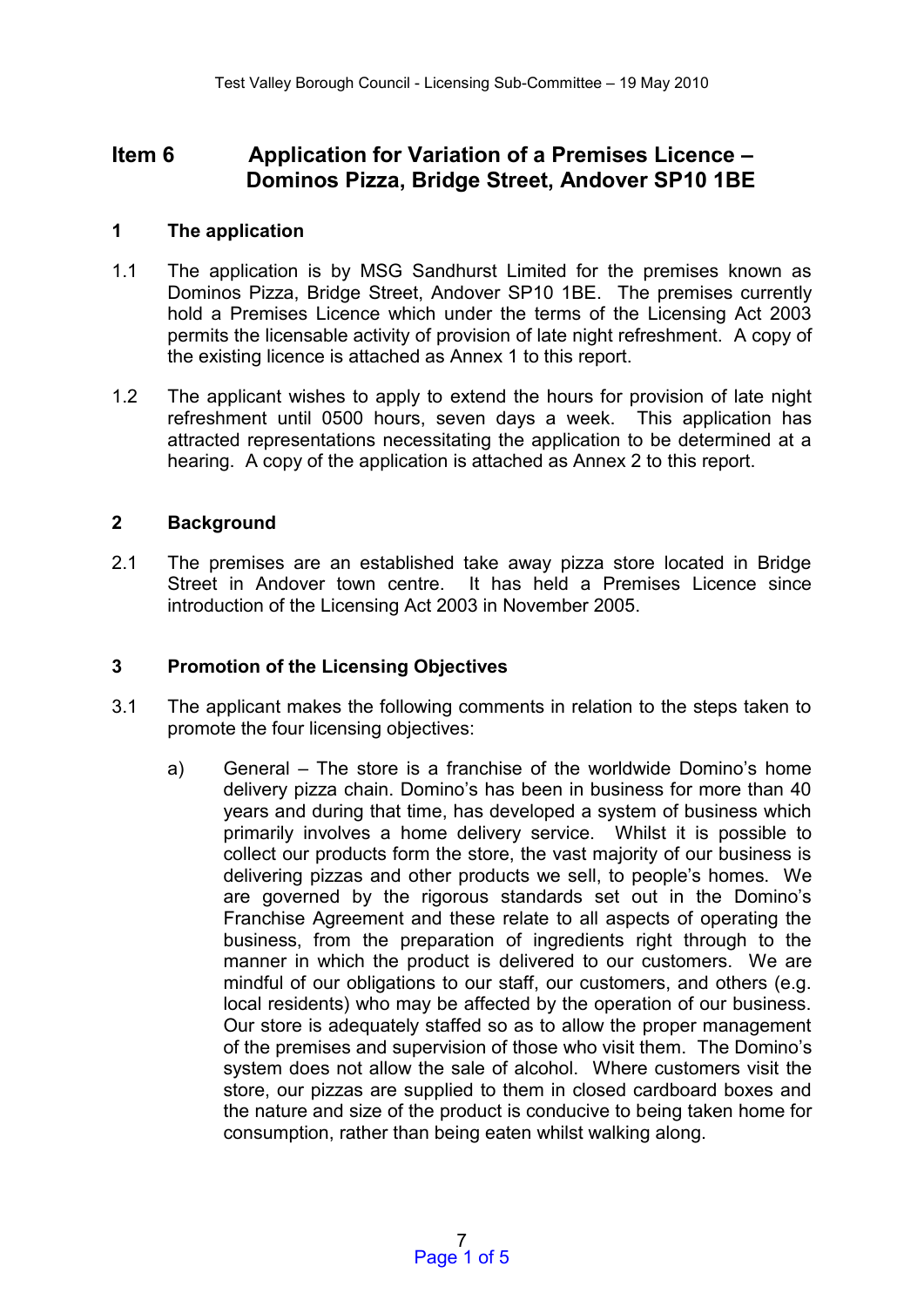- b) The prevention of crime and disorder We will actively co-operate with the local police to ensure that we are made aware of particular problems which affect the area and which may potentially affect our store. We will not countenance the use or supply of illegal drugs and our staff will inform the police immediately of any such suspected activity on or in the vicinity of the store. Our employment policies are designed to ensure we recruit professional and reputable staff. We do not use or supply glassware.
- c) Public safety The premises comply with all requisite health and safety legislation. We carry out regular health and safety risk assessments and are required to do so under the terms of our Franchise Agreement. In the most unlikely event that a greater number of people congregate in the premises than is conducive to public safety, we will not hesitate to ask people to leave the store and we will always encourage them to take advantage of our home delivery service, which is the primary way in which we serve our customers.
- d) The prevention of public nuisance Our doors and windows will be kept closed at night to prevent transmission of noise. Our stores have very few customers who visit to buy our product to take away, but those who do visit will be asked to leave the premises quietly and with due consideration for our neighbours. Music will not be played in the premises. Our delivery drivers are instructed to enter and leave their vehicles quietly and considerately, not to leave engines running, to park considerately and at all times to have in mind our neighbours (particularly residential occupiers). We would have no hesitation in banning people who visit the store and regularly leave the premises in a noisy fashion. Our equipment is properly sound insulated and operated strictly in accordance with manufacturers' requirements, guidelines and tolerances. All our air extraction system complies with Building Regulations requirements and is designed to ensure that there is no escape of cooking smells to neighbouring properties. We neither use nor supply glassware.
- e) The protection of children from harm Our store is not licensed for the sale of alcohol. Because of the nature of the licence for which we are applying and the nature of our business generally, it is most unlikely that a child unaccompanied by an adult would visit our store during the hours for which we are licensed.

The measures to promote the licensing objectives are of relevance when considering the representations received.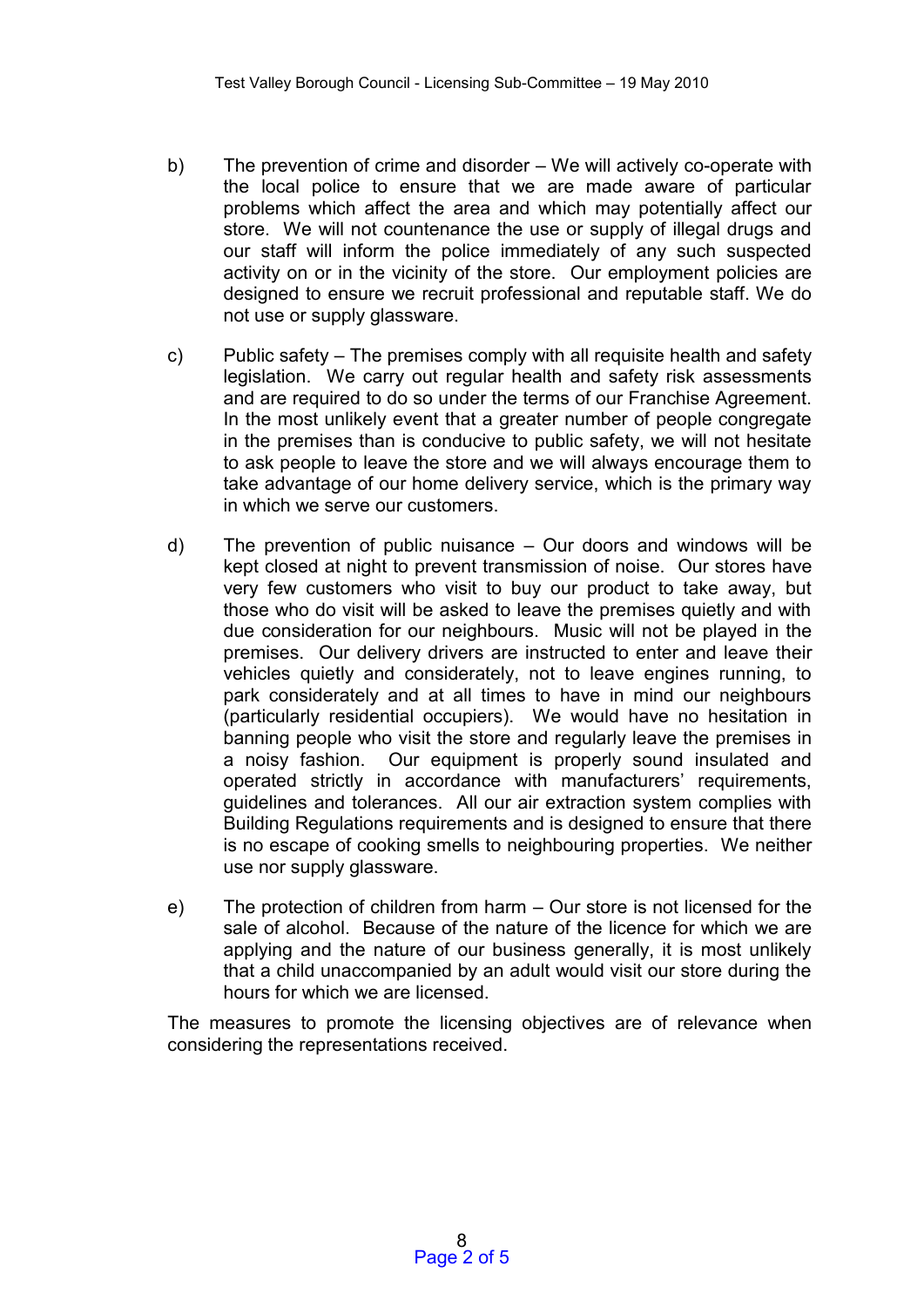### **4 Relevant Representations – Responsible Authorities**

- 4.1 **Housing, Health and Communities Service –** The Environmental Protection Team raises an outright objection to the application with regard to the licensing objective of prevention of public nuisance. Their objection is detailed in Annex 3 to this report.
- 4.2 **Hampshire County Council Trading Standards Service** No representation to make.
- 4.3 **Hampshire County Council Children's Services –** No representation to make.
- 4.4 **Hampshire Fire and Rescue Service –** Does not wish to make a representation.
- 4.5 **Hampshire Constabulary –** the Police have lodged an objection to the application with regard to the licensing objective of the prevention of crime and disorder. Their objection is attached as Annex 4 to this report.

#### **5 Relevant Representations – Interested Parties**

5.1 There are no representations from interested parties.

#### **6 Policy Considerations**

6.1 It is considered that the following extracts from the guidance issued by the Secretary of State under section 182 of the Licensing Act 2003 are relevant.

2.1-2.18 – Crime and disorder 2.32-2.40 – Public nuisance 3.32-3.39 – Late night refreshment 8.28-8.32 – Steps to promote the licensing objectives 8.33-8.38 – Variations 9.3-9.7 – Where representations are made 9.8-9.12 – Relevant, etc. representations 9.19-9.28 – Hearings

6.2 It is considered that the following extracts from the Licensing Authority's own Statement of Licensing Policy are relevant to this application:

Section A: Prevention of Crime and Disorder

Section C: Prevention of Public Nuisance

The Statement of Licensing Policy has either previously been provided for Members of the Committee or will be provided at the hearing. Copies can also be obtained from the Licensing Section of the Legal and Democratic Service or downloaded from the Council's website.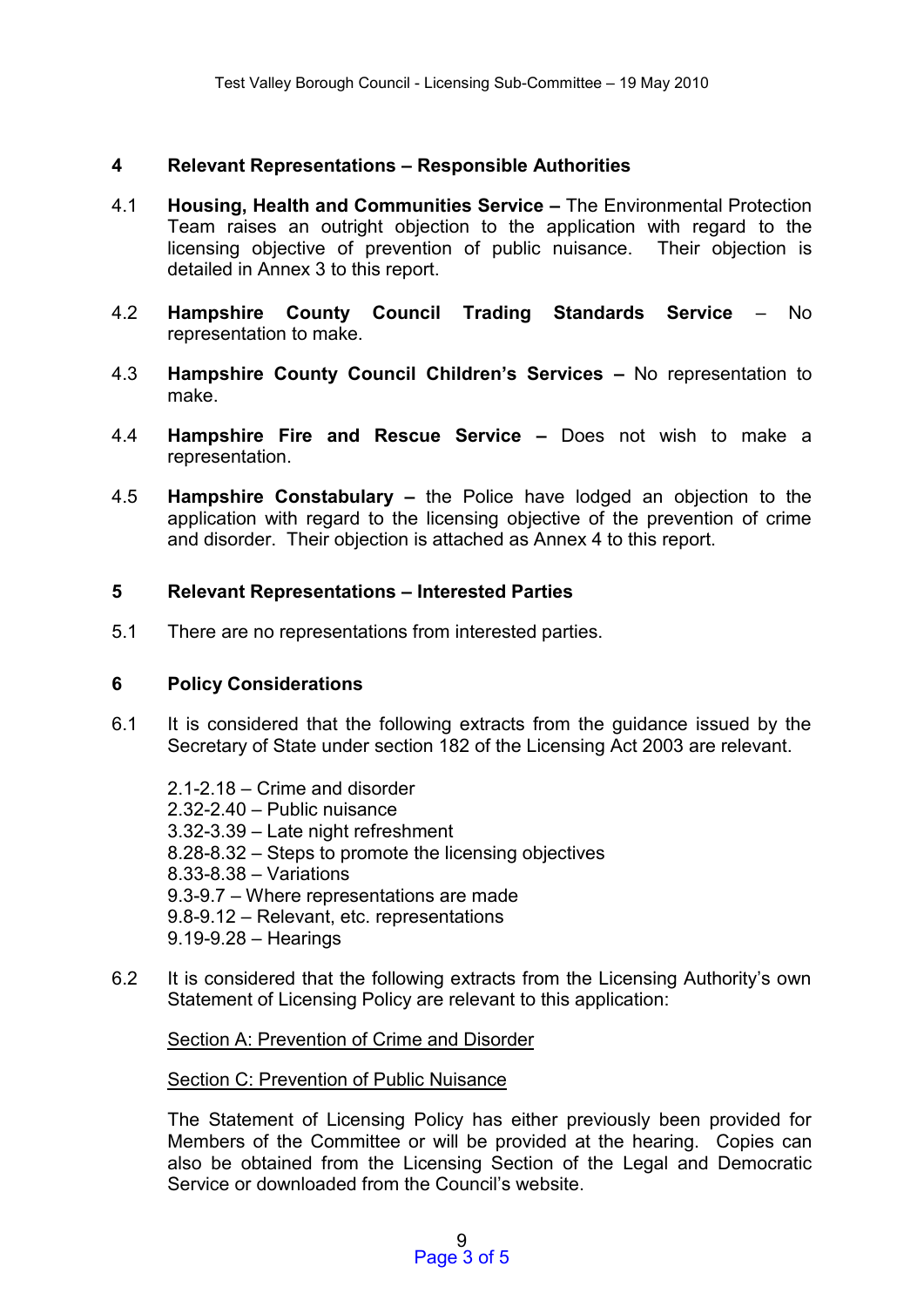## **7 Observations**

- 7.1 The Committee is obliged to determine this application with a view to promoting the four licensing objectives of prevention of crime and disorder, public safety, prevention of public nuisance and the protection of children from harm. In making its decision, the Committee is also obliged to have regard to the national Guidance and the Council's own Statement of Licensing Policy. The Committee must also have regard to all of the representations made and the evidence it hears. The Committee must take such of the following steps as it considers necessary for the promotion of the licensing objectives:
	- a) Grant the application as requested
	- b) Modify the conditions of the licence, by altering or omitting or adding to them. (The Committee may where appropriate attach different conditions to different parts of the premises concerned).
	- c) Reject the whole or part of the application (in the case of the latter for example by only allowing the licensable activities to take place at times other than those requested).

The Committee is asked to note that it may not modify the conditions or reject the whole or part of the application merely because it considers it desirable to do so. It must actually be necessary in order to promote one or more of the four licensing objectives:-

- a. Prevention of crime and disorder
- b. Public safety
- c. Prevention of public nuisance
- d. Protection of children from harm